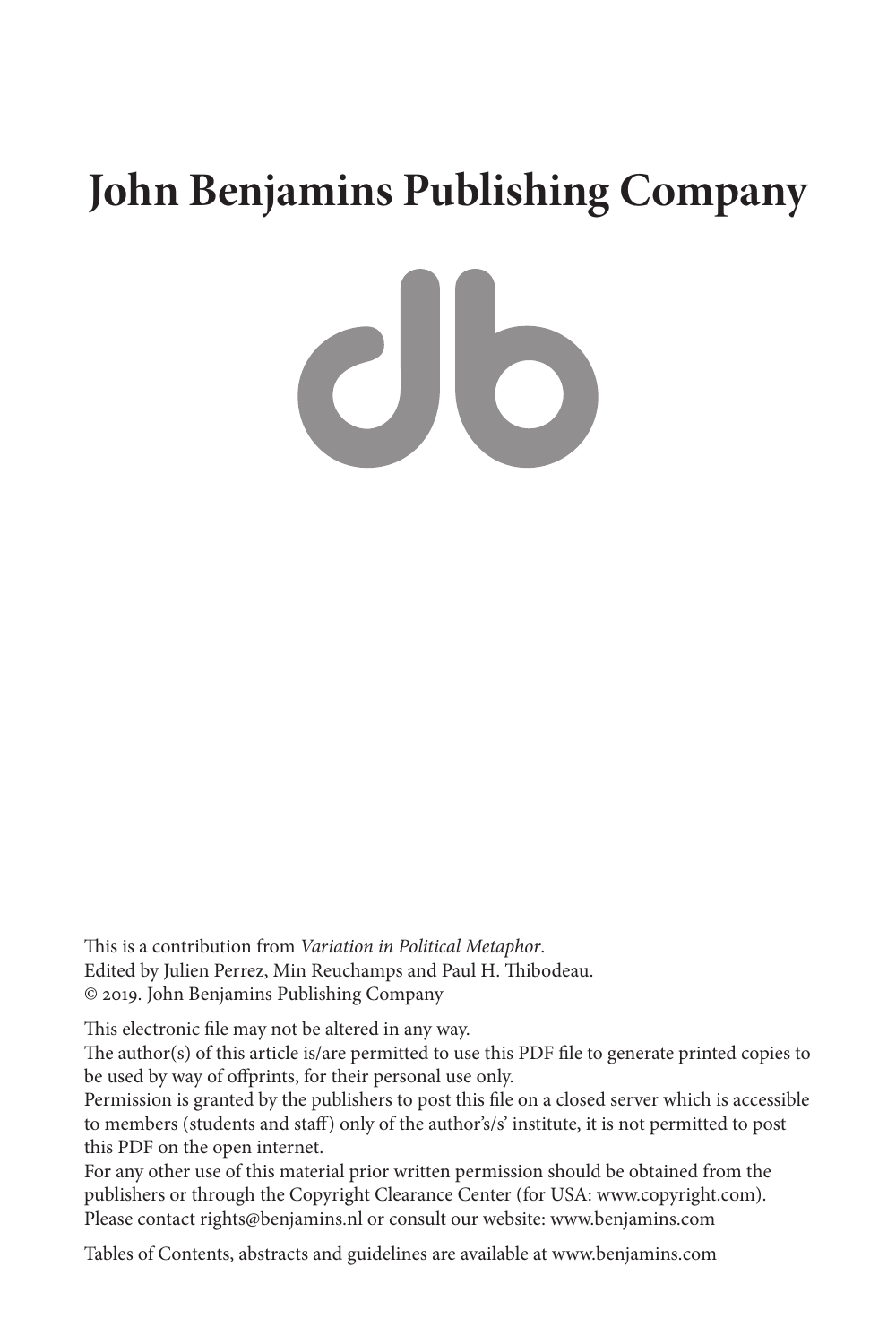## **Studying variation in political metaphor** From discourse analysis to experiment

Min Reuchamps, Paul H. Thibodeau and Julien Perrez

The introduction offers an overview of the literature on political metaphors, with Critical Discourse Analysis and Conceptual Metaphor Theory as starting points. It then presents the main objective of the book, viz. to study the variation in political metaphor, based on the analyses of actual data, from diverse corpora, political actors and countries. On this basis, the threefold approach to variation in political metaphor is presented: diachronic, functional and methodological variations.

Metaphor research is thriving, especially in the domain of political discourse. Recent decades have witnessed a flourishing of work that is seeking to identify and analyze the use of metaphors in politics. Much of this work has taken an ideological perspective – "the politicization of metaphor research" [\(Twardzisz 2013](#page-11-0): 50). Given this surge of publications on political metaphors, it might seem unnecessary to propose another book on this topic.

However, recent developments in the analysis of political metaphors have demonstrated that one of the most distinctive features of metaphors in political discourse is their variation. That is, the same metaphor can convey different meanings and therefore can be used for very different purposes. Musolff, in *Political Metaphor Analysis: Discourse and Scenarios* ([2016](#page-11-1)), shows that metaphors are characterized by their variability. To study this variability, he proposes the notion of a 'metaphor scenario', which is a "discourse-based, culturally and historically mediated version of a source domain" ([Musolff 2016](#page-11-1): 30). The notion of a 'metaphor scenario' is closely related to the theory of frames ([Fillmore 1975](#page-10-0); [Taylor 1995](#page-11-2): 87 – 90) defined as "'schematic' conceptual ensembles that include a selection of domain elements and an action 'script', which help the receiver to integrate new linguistic or other semiotic input into a context that makes it meaningful" [\(Musolff 2016:](#page-11-1) 30). He explains that "scenarios in themselves are not metaphor-specific or grounded in a particular source domain but should rather be seen as conceptual patterns that emerge in discourse and are made narratively and argumentatively coherent by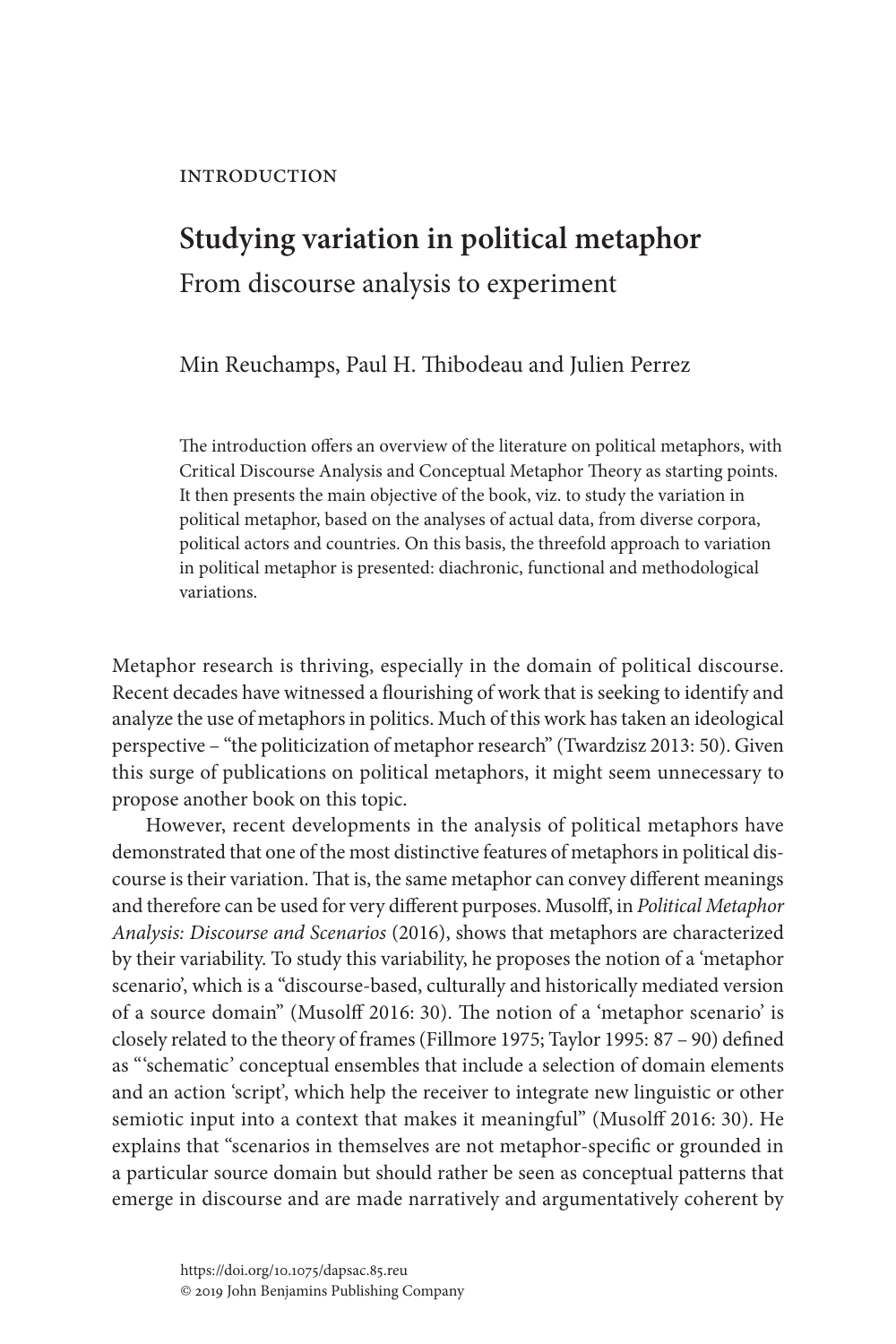specific metaphors, which in turn makes them prime candidates for 'self-fulfilling prophecies' [\(Musolff 2016:](#page-11-1) 87).

Building on the existence of a few basic metaphors (such as POLITICS IS WAR or the nation is a person, and more generally the use of the source domains of war, family, body and person for politics and political entities) that are used in different metaphor scenarios, the central question addressed in this book is how variations in political metaphors can be observed and explained. This issue raises several sub-questions. Why does the same politician use different metaphors to serve different functions? How do metaphors evolve through time? What is the influence of the discourse genre and/or the medium on the use of political metaphors? And above all, how can we apprehend and analyze political metaphors? Scholars from several disciplines seek to identify and analyze political metaphors but also to assess their impact and above all how they are used, by whom and why. The aim of this book is to bring together these scholars and to foster an interdisciplinary dialogue about metaphors in political discourse. This means bringing together scholars that do not necessarily speak to one another very often.

### **1. Critical discourse analysis and conceptual metaphor theory as starting points**

The idea of the book is to offer a collection of papers that take Critical Discourse Analysis and Conceptual Metaphor Theory as starting points, given their respective important contribution to the analysis of metaphors in the past few decades. Both approaches have been instrumental in drawing attention to political metaphor. At their core, both emphasize that a "political metaphor thus serves primarily as a means to change meanings, and hence, to change social and political attitudes" [\(Musolff 2016](#page-11-1): 136).

On the one hand, as advocated by Critical Discourse Analysis (CDA), discourse can be regarded as a "form of social practice" ([Fairclough & Wodak 1997\)](#page-10-1). Discourses can contribute to the construction of social and political reality. Specifically, "through discourses, social actors constitute objects of knowledge, situations and social roles as well as identities and interpersonal relations between different social groups and those who interact with them" ([Wodak et al., 2009](#page-11-3): 8). In political science, it is also increasingly acknowledged that 'discourses' are not mere words and ideas assembled in oral or text material. Discourses matter in politics. This is the motto of the new "discursive institutionalism" [\(Campbell & Pedersen](#page-10-2)  [2001:](#page-10-2) 9–14). Discourse contributes to explaining political phenomena as "they exert a causal influence in political reality and, thereby, engender institutional change (or continuity)" ([Schmidt 2008](#page-11-4): 306).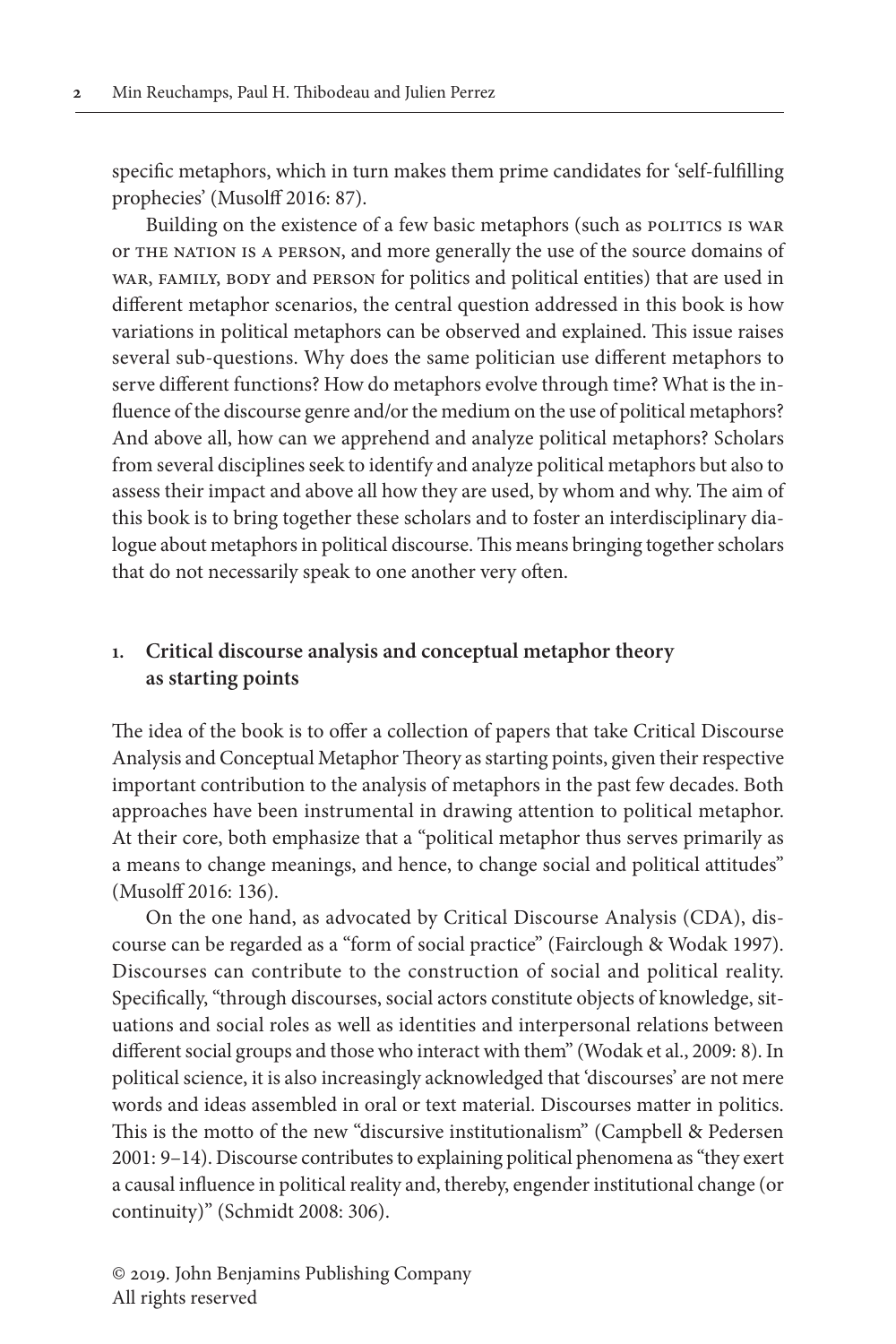"Taking discourse seriously" as advocated by [Panizza and Miorelli \(2013\)](#page-11-5) does not entail that actors' discourses constitute a panacea for explaining all institutional changes. Instead, the substantive argument behind discursive institutionalism is that the scientific knowledge accumulated by historic institutionalism and rational institutionalism are as extensive as their analytical frameworks restrict them. In other words, institutional evolution cannot be exclusively understood by the mere interrelationships of power and interests among strategic actors. Institutional changes *also* require the analysis of politics as the result of "discursive interactions of sentient actor [s]" ([Schmidt 2009:](#page-11-6) 529). In this respect, discourse constitutes a key resource for actors in their effort to (de) legitimate the institutions they develop.

In this attention to discourse, it should be noted that a discourse "encompasses not only the substantive content of ideas but also the interactive processes by which ideas are conveyed" [\(Schmidt 2008](#page-11-4): 305). This is precisely why the researchers interested in political discourse should study figurative language, and especially metaphor: because they often refer to these abstract political ideas. In this light, Fairclough explains that metaphors matter for CDA because "different metaphors have different ideological attachments" ([Fairclough 2001:](#page-10-3) 119). Studying metaphors provides access to what is hidden by the discourse and by the metaphor in particular. Similarly, Charteris-Black offers a 'Critical Metaphor Analysis' [\(Charteris-Black 2004\)](#page-10-4) that aims to uncover how metaphors bring about ideological bias and manipulative effect.

The interest in the study of metaphors also comes with the idea that "We live by metaphors", which was pushed forward after the seminal work of [Lakoff and](#page-11-7)  [Johnson \(1980\).](#page-11-7) The Conceptual Metaphor Theory (CMT) they developed is based on the idea that metaphors are conceptual in nature, allowing us to perceive, understand and structure our environment. Central to this process is the mapping between a target domain, which is typically an abstract entity or process, and a source domain, which is based on the sensorimotor perception of our environment. Consider for instance the conceptual metaphor TIME IS SPACE. According to CMT, we understand the abstract domain of time in terms of our physical experience of space (see for instance [Casasanto & Boroditsky 2008](#page-10-5); [Kövecses 2010](#page-11-8); [Lakoff &](#page-11-7)  [Johnson 1980](#page-11-7)). Such conceptual metaphors are realized in various communication modes, including language, pictures and co-verbal gestures (see for instance Forceville & Urios-Aparisi 2009 on the multimodal character of conceptual metaphors). This is why studying how metaphors are realized in language can help us understand how we make sense of our political environment. Metaphor is a central component of human cognition; it is "a central cognitive process for abstract conceptualization and reasoning" ([Johnson 2010:](#page-10-6) 412).

Conceptual metaphors can be defined as "understanding one conceptual domain in terms of another conceptual domain" [\(Kövecses 2010\)](#page-11-8). They are of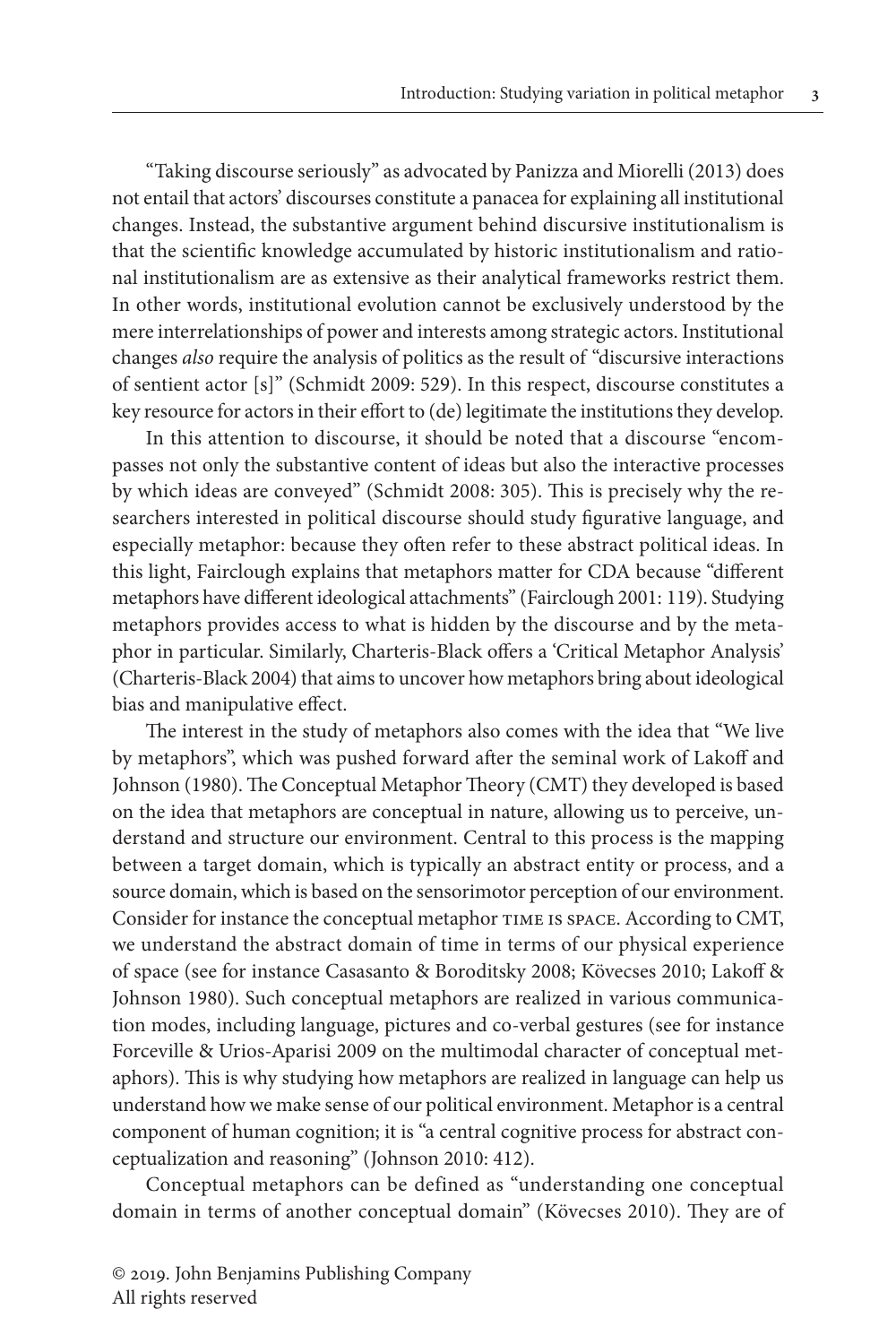particular importance in politics as has been highlighted by many scholars (see among others [Carver & Pikalo 2008;](#page-10-7) [Charteris-Black 2011](#page-10-8), [2013;](#page-10-9) [Lakoff 1996](#page-11-9); [Musolff 2004\)](#page-11-10). This can be explained by two main factors. On the one hand, most of our political concepts are metaphorical in nature [\(Lakoff 1996](#page-11-9), [2004\)](#page-11-11). This means that our understanding of complex and abstract political concepts and processes is based on conceptual metaphors. This has been confirmed by numerous studies showing the importance of metaphors in various kinds of political discourse, including elite discourse (see for instance [Charteris-Black 2011,](#page-10-8) [2013](#page-10-9); [Debras &](#page-10-10)  [L'Hôte 2015](#page-10-10); [L'Hôte 2012\)](#page-11-12), media discourse ([Musolff 2004\)](#page-11-10) and citizen discourse [\(Perrez & Reuchamps 2014,](#page-11-13) [2015b\)](#page-11-14).

On the other hand, metaphors are central to the domain of politics because they have the potential to frame the debate ([Lakoff 2004](#page-11-11)) and indirectly convey hidden ideologies [\(Goatly 2007](#page-10-11)). Framing can be defined as "[…] select [ing] some aspects of a perceived reality and mak [ing] it more salient in a communicating text, in such a way as to promote a particular problem definition, causal interpretation, moral evaluation, and/or treatment recommendation for the described item" ([Entman](#page-10-12)  [1993:](#page-10-12) 52). Using a particular metaphor to depict a given reality will activate a particular frame and highlight some aspects of this reality, while hiding others. Through framing, "metaphor helps construct particular aspects of reality and reproduce (or subvert) dominant schemas" [\(Koller 2009:](#page-11-15) 121).

This framing function of metaphors suggests that they influence or even determine the representations of a given reality in the receiver's mind. However, in the literature, this political impact of metaphors is often taken for granted, as if the production of a particular metaphor automatically triggers different representations of a given entity [\(Perrez & Reuchamps 2015a\)](#page-11-16). But as it has been suggested by [Krennmayr and colleagues \(2014:](#page-11-17) 67): "if metaphorical language can potentially influence people's views on topics, and consequently their actions, it is important to know under which conditions people are most likely to build representations of a text they read on a metaphorical schema". In fact, understanding a political metaphor can vary greatly across people, culture and time ([Musolff 2016](#page-11-1)).

#### **2. Variation in political metaphors**

The objective of this book is to go beyond the mere identification and analysis of conceptual metaphors in political discourse. It starts from the finding that recurring conceptual domains are used to characterize politics, political entities and political issues. Yet, while the same domains are often discussed, the specific metaphors used to describe them often change. Therefore, the ambition of the book is to study the variations in political metaphors and to understand which metaphors are used in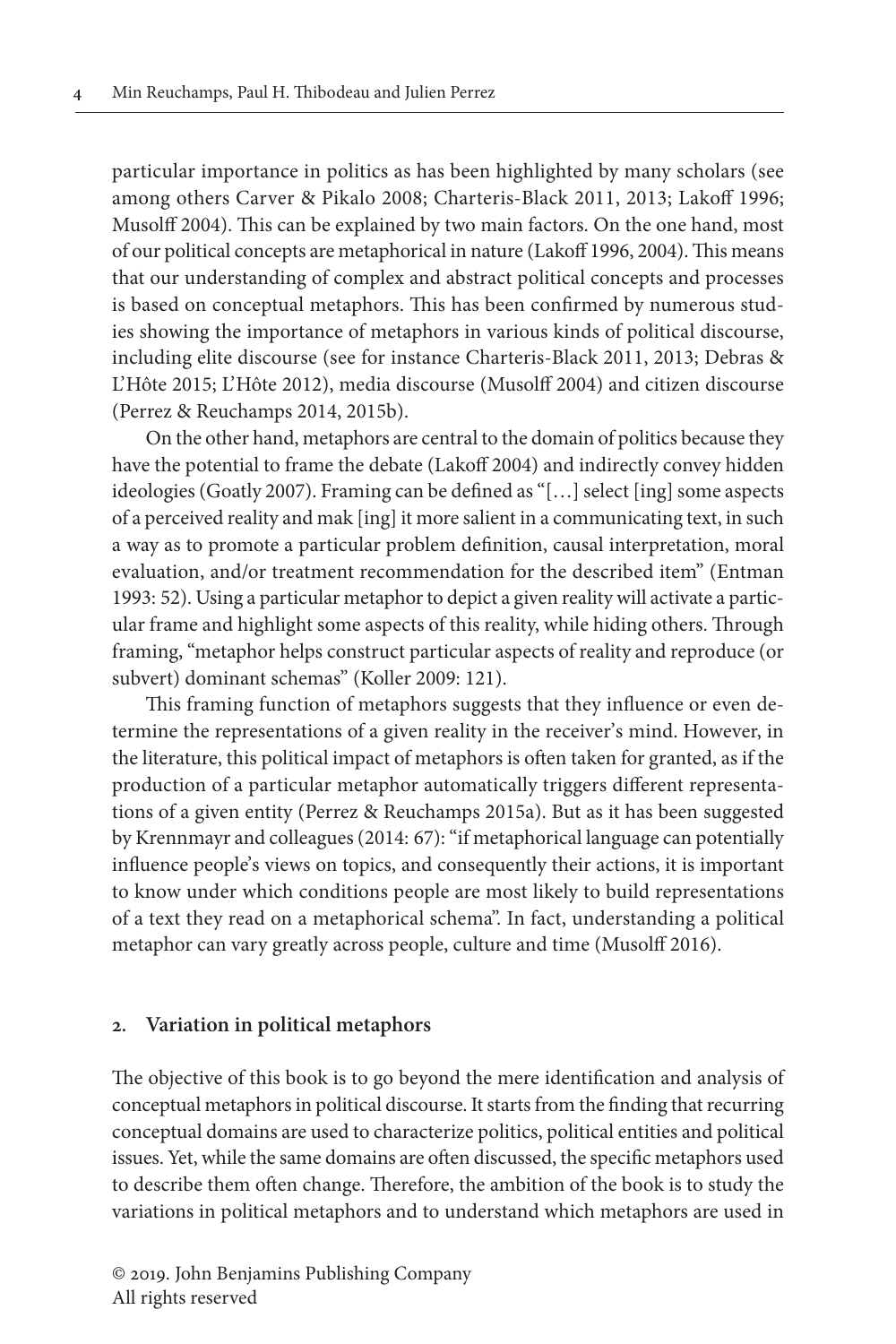a particular political situation. This is a distinctive feature of political metaphors: they are not only metaphors in political discourse, but more than that, they are used with a political goal, that is creating political expectations and/or realizing political objectives and actions. In this context, this book focuses on variables which might influence metaphor use and cause its variation, such as gender, evolution through time, the particular political context or political function. This perspective will enable us to better understand their role in political discourse.

The objective of studying variation in metaphors is not new. Kövecses has explored intercultural and cross-cultural variation concerning the position, shape and ingredients of the heart as a container of emotions [\(1986,](#page-10-13) [1990](#page-10-14), [1995](#page-11-18), [2000\)](#page-11-19). For political metaphors, [Musolff \(2016\)](#page-11-1) has shown their variability and how this variability was used in a political purpose. On this basis, this book seeks to understand why metaphors are used in a given context. Or as Musolff puts it "Any study of metaphor that is committed to, or at least interested in, a critical investigation of how metaphors can serve to convey ideologies and negotiate power relationships, therefore, needs to focus on their multifunctionality in situations of actual use" ([2016:](#page-11-1) 4).

To do so, one needs to dig into actual data, possibly a massive load of authentic data. This book relies on papers that analyze actual data, including political discourse in a variety of formats: speeches, interviews, media accounts, but also TV broadcasts or commercial ads. In order to understand variation in political metaphors, we also need to investigate different corpora and genres. These are the distinctive features of this book. Indeed, the study of metaphors is today one of the most dynamic areas of study in the field of linguistics, discourse studies, communication broadly. Therefore, the study of metaphors generally has been a crowded field of research, especially in the wake of numerous CDA- and CMT-inspired works. While this book builds on this twofold background, it aims at going beyond these approaches with a focus on the variations of political metaphors, an issue that only started to be explored recently. In this regard, this book seeks to pursue the way opened by Musolff 's *Political Metaphor Analysis: Discourse and Scenarios* ([2016](#page-11-1)).

This book, however, differs from the existing research projects in trying to dig further into political metaphors, analyzing empirically-rich real-world data, in a wide variety of political contexts, discourse genres and political actors. To this end, we build on the insights provided by CDA, CMT and, at the crossroad of both, [Musolff \(2016\)'](#page-11-1)s work. In sum, this book has three major assets in light of the current state of the field. First, it seeks to understand the variation in political metaphors (and thus going beyond their mere identification and their relationship with general conceptual frames). Second, it does so in digging into large sets of real-world data from many different locations (to name but a few: Australia, Belgium, Croatia, Greece, USA), different media (speeches, interviews, political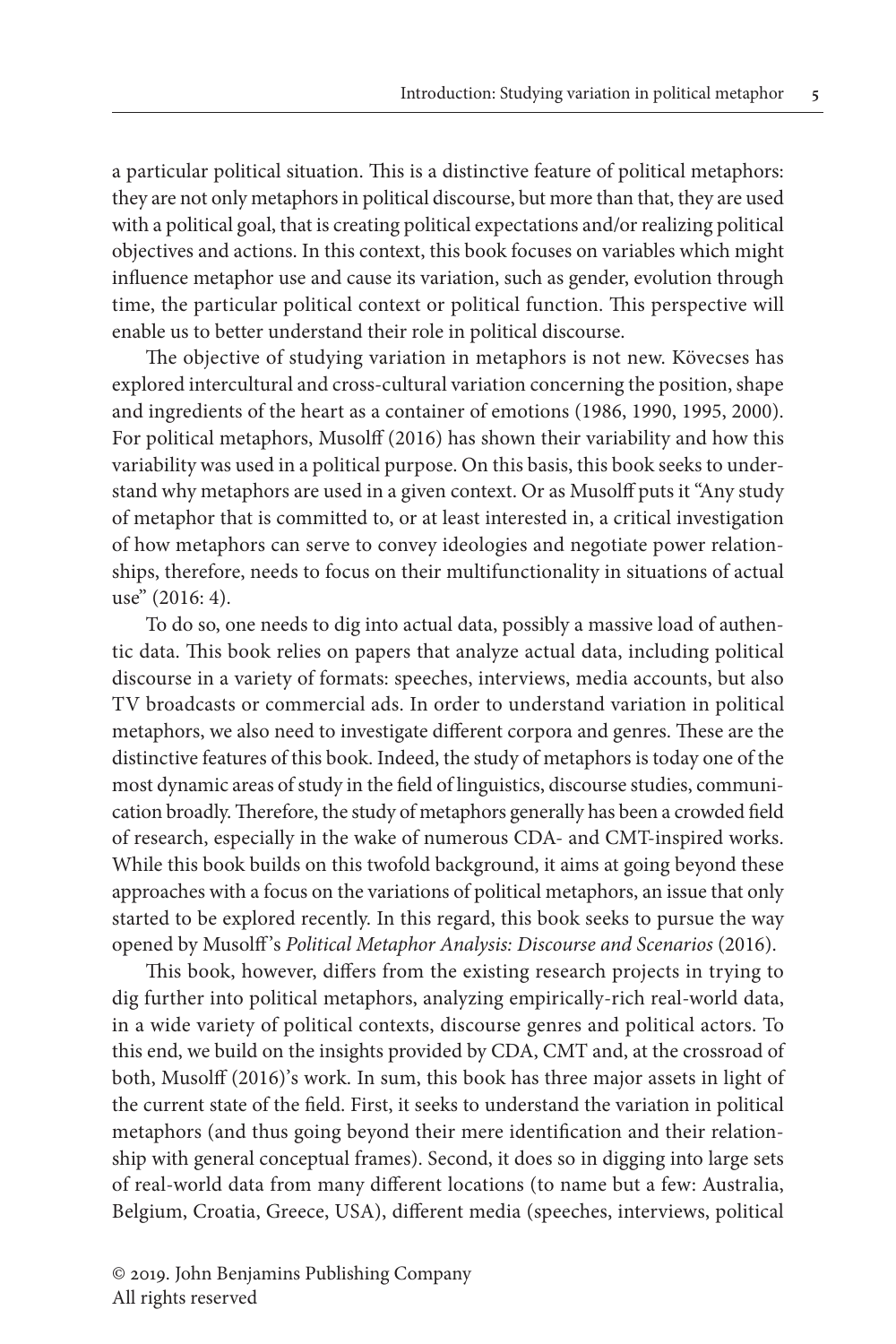party manifestos), across time and actors with different functions. Third, this book brings together scholars from several disciplines, including linguistics, political science and communication studies; the collection, therefore, offers an interdisciplinary overview in studying variations in political metaphors.

Because of this comprehensive scope, this book shall attract a diverse readership. We expect that the book should find readers among the entire metaphors community and also among those interested in discourse studies, communication and political science in general. Because it is grounded in empirical analysis on real-world data, readers interested in some specific chapters will also have an interest in the book. This book is also likely to be used in classrooms worldwide as a textbook for – advanced – undergraduate and graduate students, especially those in political science, communication, linguistics and discourse studies. Last but not least, this book should have an appeal to people working in discourse practice. In the last years, a wide range of political actors, NGOs and governmental agencies are attempting to reflect upon their discourse practice. This need is particularly acute among political actors where metaphors are often used but not always in a "controlled" manner. For all these practitioners, it is good to know something about political metaphors that they are tempted to use so often. Therefore, it is essential that research can show ways to understand political metaphors and the variation in their use.

#### **3. Structure of the book**

The book studies political metaphors from three main perspectives, namely a diachronic perspective (Does metaphor use evolve through time and political context?), a functional perspective (Does metaphor use vary according to the political function a politician is fulfilling?) and a methodological perspective (Which method is used to analyze the role of metaphors in political discourse?). The different chapters in this book focus on one or more of these three dimensions.

In Chapter 1, Kathleen Ahrens proposes a comparative study of the roledependent use of metaphor in politics, used by Hillary Clinton in her personal speeches in the roles of a U.S. Presidential Spouse, a U.S. Senator, and as a candidate for the Democratic nomination for President. To date there have been no studies that look at a single politician in different roles. The chapter focuses on war metaphors used by Hillary Clinton in her personal speeches in these three different roles. In order to examine her metaphor usage, three corpora are created: The First Lady Corpus, which contains 253 speeches and approximately 888,000 words, the Senator Corpus, which contains 131 speeches and approximately 360,000 words and the 2008 Presidential Candidate Corpus, which contains 106 speeches and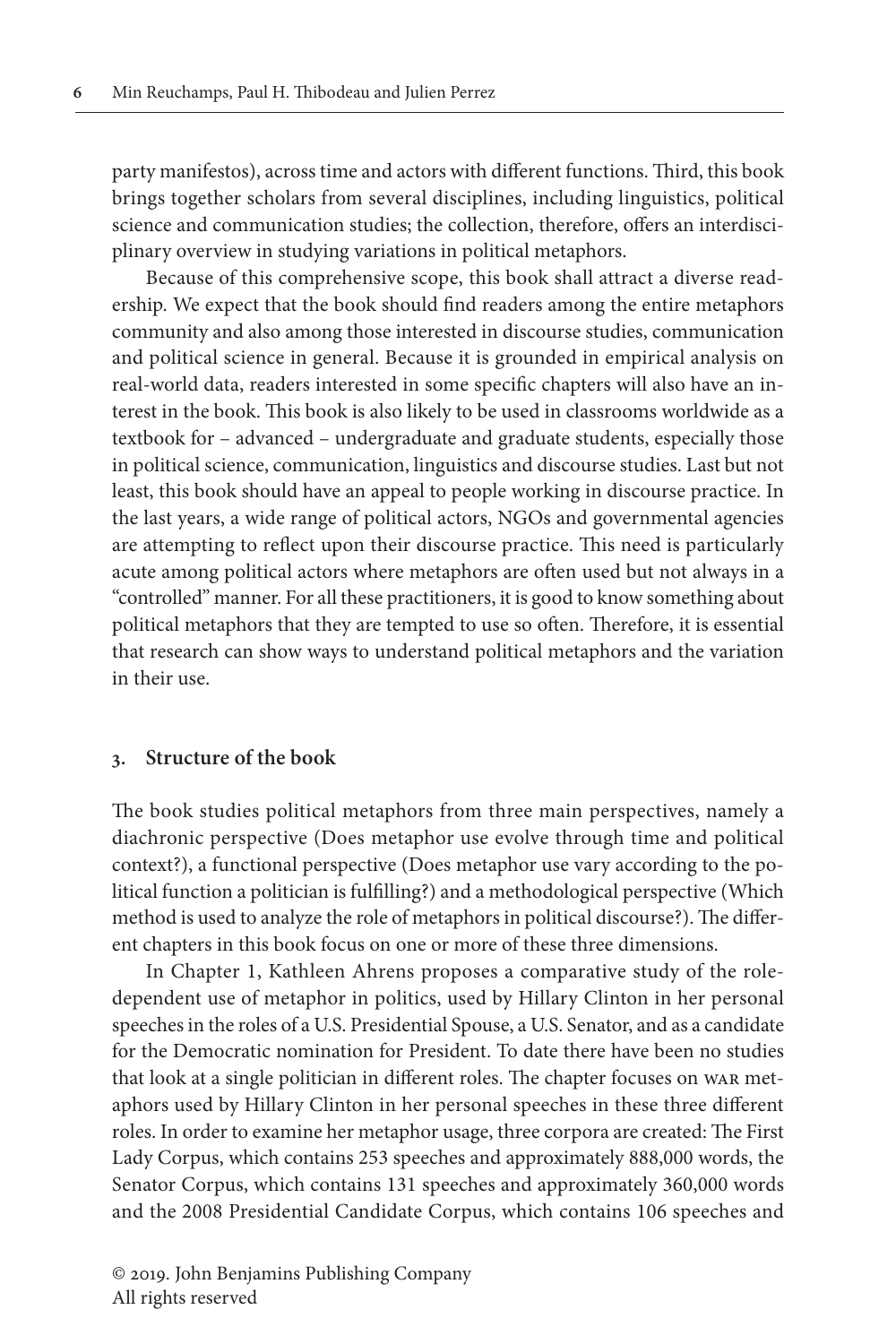approximately 357,000 words. Kathleen Ahrens finds that Clinton's choice of metaphors has varied with her roles. She uses the PROTECTION IS A BATTLE frame 38% of the time and does so more frequently as Senator than Candidate and more frequently as Candidate than as First Lady. Furthermore, her use of individual conceptual metaphors has also varied with respect to her role. As First Lady, she was primarily concerned with protecting citizens and stopping disease, while as Senator and Candidate she used metaphorical language to denounce terrorism and protect privacy and to ensure economic development. In short, her metaphor's use shows a politician who chooses her battles carefully and according to the political function she is fulfilling.

Chapter 2 by Pauline Heyvaert follows on the study of metaphor variation with different politicians in the same discursive context. Namely, the Prime Minister's yearly inaugural speeches and responses in Belgium over a period of ten years. This accounts for a corpus of over one million words, including the speeches of five different Belgian Prime ministers. The results suggest that one important variable explaining the variation of political metaphors is the political situation in which a country finds itself at a given time: the more hectic the political landscape, the more metaphor variation occurs. Relying on the MIPVU method, some of the most striking potentially deliberate metaphors are discussed, with the aim of explaining why these metaphorical mappings occur in a particular political context.

In Chapter 3, Nikolina Borčić and Ivona Čulo look at the political metaphors produced by former Croatian president, Ivo Josipović before, during and after his presidency. Conceptual metaphors are believed to be strong linguistic strategies for achieving the informative-persuasive language function. This chapter approaches the subject of political argumentation based on conceptual metaphor through the prism of synergies of the political topic, discourse strategies and the use of conceptual metaphor. The research was conducted on a sample of four political interviews with former Croatian President Ivo Josipović in a weekly talk show *Nedjeljom u dva* (*Sundays at Two*) aired on the public television channel, Croatian Television Channel 1 (HTV 1) in 2009, 2012, 2015 and 2016, which took place before, during and after his term. This contribution illustrates how political metaphor use can vary according to the role a politician is fulfilling.

Chapter 4 by Ben Fenton-Smith is concerned with the rhetorical, conceptual and pragmatic functions of metaphors in the discursive management of party leadership takeovers by political actors (i.e. their first public address in the role of party leader) in Australia. The data for this chapter comprises a corpus of speeches given in the aftermath of political deposals in Australian federal politics in the past quarter century. A distinction is proposed between 'internally oriented' metaphors, which reference the leadership takeover process itself, and 'externally oriented' metaphors, which direct the focus of the speech away from the takeover. These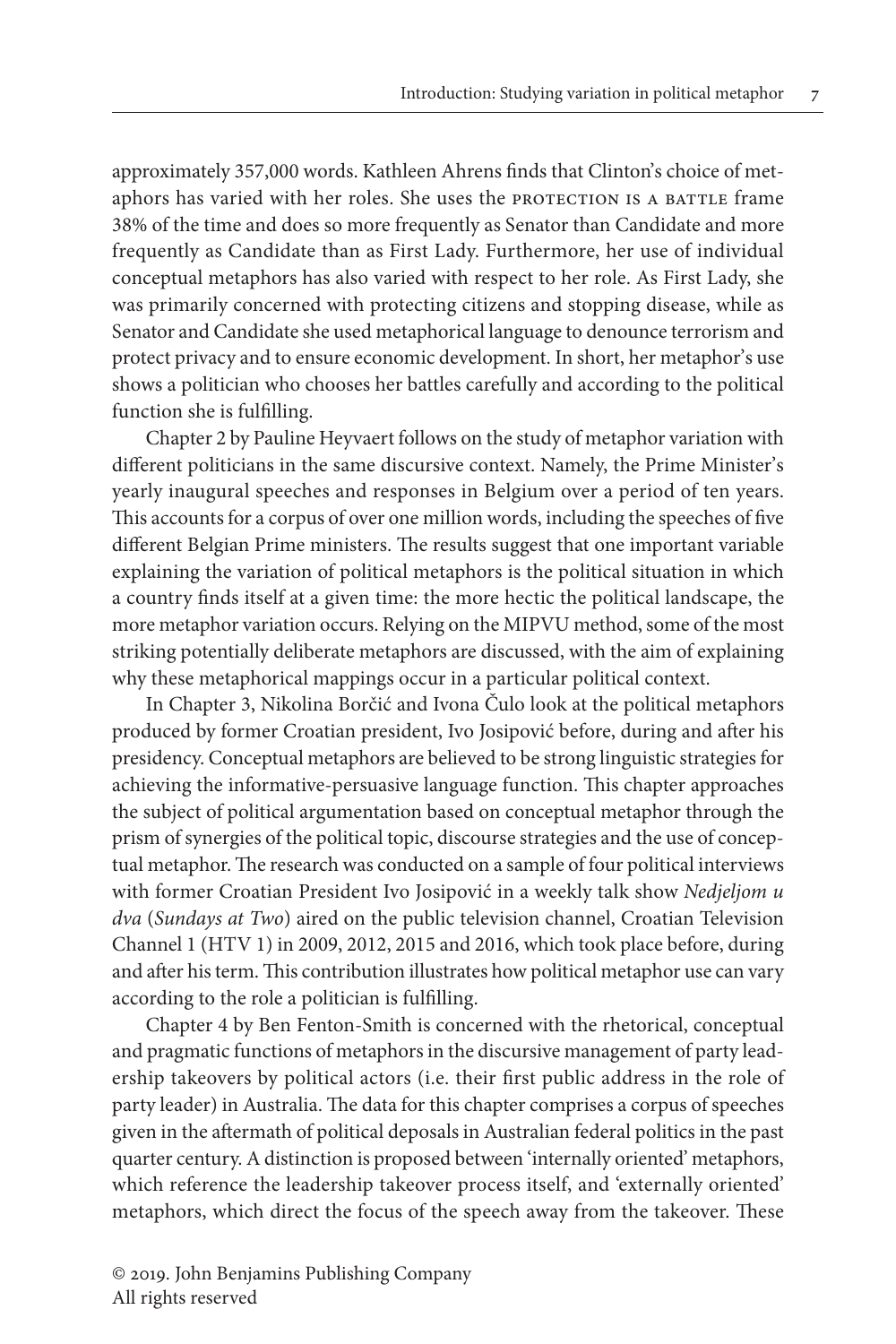orientations have varying consequences, both rhetorically and politically, as exemplified by the chapter. The data are also analyzed in terms of recurrent semantic domains expressed through metaphors, namely:

- 1. 'Forks in the Road': journeys, paths, directions, movement back-and-forth
- 2. 'Tough Fights': politics as war, sport and games
- 3. 'Solid Foundations': building up, climbing up, cutting down, eroding
- 4. 'Sleeves Rolled Up': leaders as laborers.

The analysis suggests that novel metaphors are more significant than recurring ones, because (a) they are less prone to the inattention that befalls conventionalized metaphors, and (b) the mediated nature of political discourse ensures that most people only receive selected sound bites of political speeches. The extent to which certain metaphorical constructions tend to align with progressive or conservative leaders is also considered.

Anastasios Vogiatzis, in Chapter 5, examines the use of figurative language in five speeches delivered by the Greek Prime Minister (PM) George A. Papandreou during the Greek financial crisis (2010–2011). These speeches were short proclamations broadcast live on Greek television. The aim of these speeches was to officially introduce to the public the collapse of the Greek economy, and most importantly, the change in the financial policies of the government which would be, or were, characterised by harsh economic measures such as job cuts, reduction of wages and pensions, as well as cuts on social spending to name just a few. The metaphors used in the speeches examined here build either positive or negative frames which appear in clusters within the speeches, especially in what concerns their positive or negative value. What makes these metaphors far more interesting is that they are placed, metaphorically, in a straightjacket, i.e. the *fiscal straightjacket*.

In Chapter 6, Liane Ströbel analyzes the use of sensorimotor-based concepts during and after presidential campaigns: Emmanuel Macron and Donald Trump. Sensorimotor-based concepts (SBCs), a variation of political metaphors, are frequently used in political discourse. The particular challenge with this kind of metaphor is that for a long time they kept 'under the radar'. SBCs are basic level concepts and can be used frequently and iteratively to convey a subliminal story line. The chapter seeks to call attention to SBCs and to the extent to which this subgroup of metaphors orchestrates a wide pragmatic range of precise, persuasive functions, by discussing differences in their usage during the French and U.S. presidential campaigns. In particular, in the speeches of Emmanuel Macron and Donald Trump before and after their respective election.

Jan Kovář, in Chapter 7, offers a political, rather than a linguistic, analysis of the variation of metaphors produced by political parties. Indeed, political parties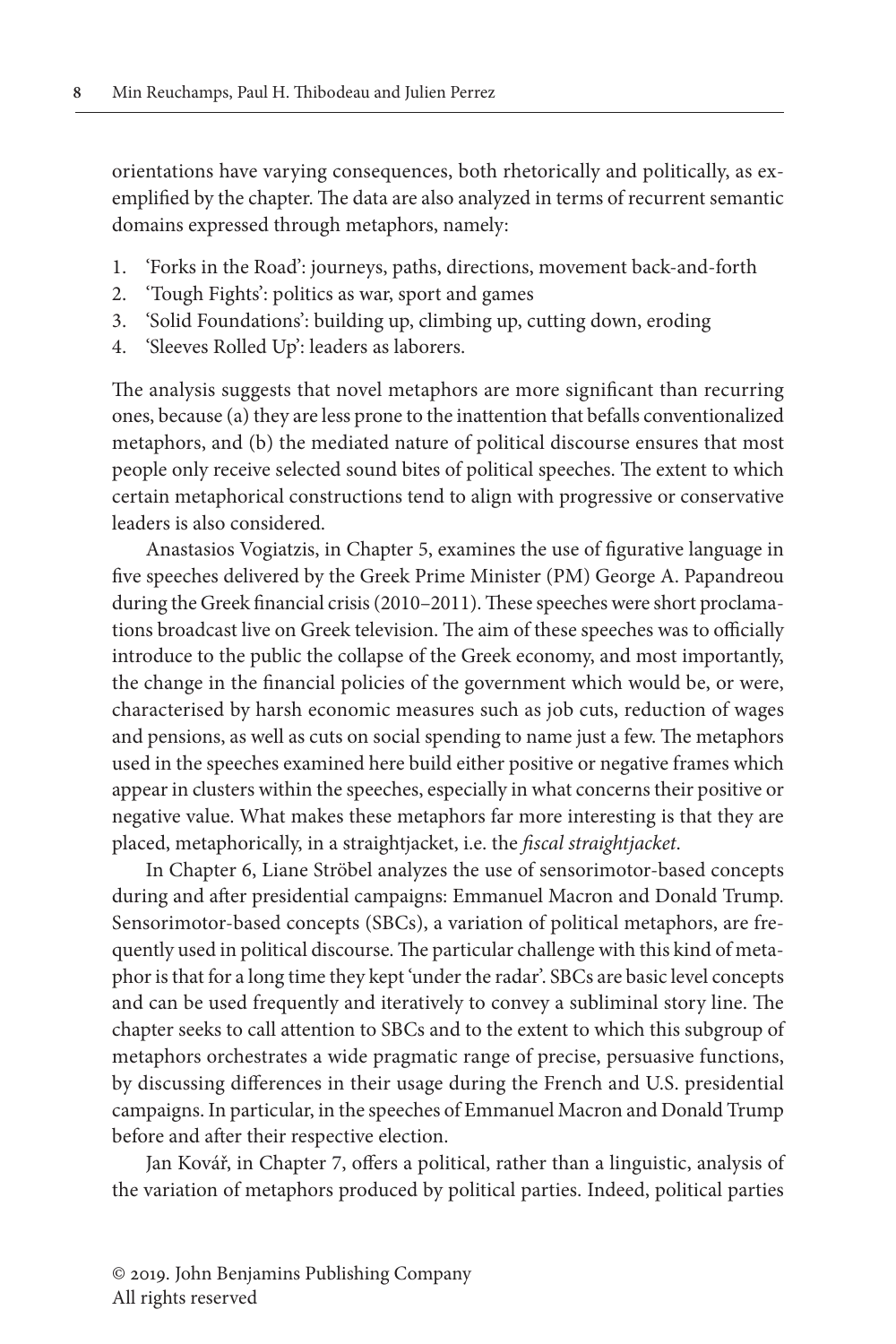play an important role in offering the voters different choices on the European Union (EU) and European integration. From a methodological point of view, the literature on party positions on European integration and closely related literature on Euroscepticism largely relies on coding of election manifestos and expert surveys/judgments. This paper opts for a different approach based on the analysis of metaphors used by political parties in the discourse about the future form of European integration. Although the analysis of metaphors has become a popular tool for examining international politics, the application to studies of European integration and the EU has been scarce. On the basis of key conceptual metaphors used in discourses on the future of the EU that are identified from relevant literature as well as the corpus itself, Jan Kovář analyses Czech political parties' election manifestos issued for the 2004, 2009 and 2014 European Parliament elections. The analysis is, subsequently, connected to party positions on European integration and Euroscepticism.

For the last empirical contribution of the book, Chapter 8 by Paul Thibodeau, James Fleming and Maya Lannen explore methodological variation in the study of political metaphor, focusing on a comparison of two approaches: the Critical Discourse Approach (CDA) and experiments (a Response Elicitation Approach; REA). What kinds of political metaphors have been investigated on the two approaches and what insights have these studies revealed? What are the strengths and limitations of each approach? As cognitive psychologists, Paul Thibodeau, James Fleming and Maya Lannen have more experience with experiments, and their discussion is grounded in an exposition of the logic and mechanics of experimental design. But they advocate for methodological pluralism because understanding political metaphor is a multifaceted, interdisciplinary endeavor. Some research questions are better addressed through discourse analysis; others are better addressed with experiments; scholars should use the method that is best suited to addressing their research question.

The concluding chapter by Paul Thibodeau, Julien Perrez and Min Reuchamps synthesizes the contributions of each individual study into a cohesive whole. One goal is to provide a summary of the findings and implications of the studies at the intersection of the different disciplines interested in political metaphors: linguistics, discourse studies, communication and political science, to name but a few. Are there consistent themes and implications of the studies, for example? What do these findings mean for researchers, developing theories of political behavior? And what are the real-world implications of the studies? A second goal is to identify opportunities for future work. What else can we learn about the role of metaphor in politics using the methods described in the book? This is a long journey that is proposed to the readers in search of the variations of political metaphors.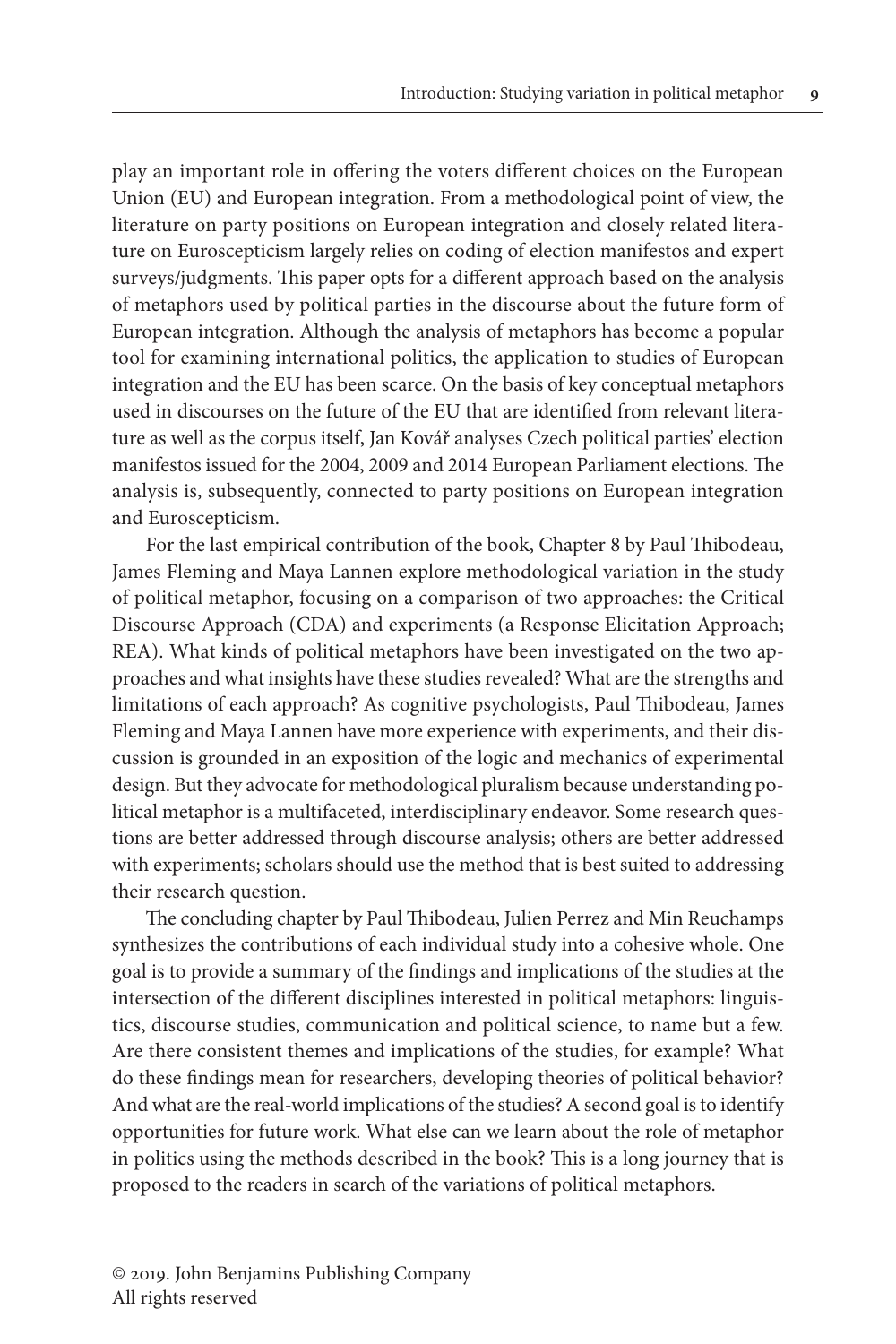The original character of this book lies in its intention to go beyond the observation that metaphors are a key characteristic of political discourse and to identify patterns of how external factors that are bound to the broader political context (such as the political role, the institutional context of the country, the gender of the politician, the policy field) might influence the choice of a particular conceptual metaphor or its linguistic realizations. This constitutes a first step towards a more comparative approach to political metaphor studies, aiming at understanding which types of metaphorical mappings are produced by which political actors in which political context, and with which political goals.

#### **References**

- <span id="page-10-2"></span>Campbell, J. L. & Pedersen, O. K. (Eds). (2001). *The Rise of Neoliberalism and Institutional Analysis*. Princeton: Princeton University Press.
- <span id="page-10-7"></span>Carver, T. & Pikalo, J. (Eds.). (2008). *Political Language and Metaphor: Interpreting and Changing the World*. London: Routledge. <https://doi.org/10.4324/9780203931233>
- <span id="page-10-5"></span>Casasanto, D. & Boroditsky, L. (2008). Time in the Mind: Using Space to Think about Time. *Cognition*, 106, 579–593. <https://doi.org/10.1016/j.cognition.2007.03.004>
- <span id="page-10-4"></span>Charteris-Black, J. (2004). *Corpus Approaches to Critical Metaphor Analysis*. Basingstoke: Palgrave Macmillan. <https://doi.org/10.1057/9780230000612>
- <span id="page-10-8"></span>Charteris-Black, J. (2011). *Politicians and Rhetoric: The Persuasive Power of Metaphor* (2nd ed.). London: Palgrave Macmillan. <https://doi.org/10.1057/9780230319899>
- <span id="page-10-9"></span>Charteris-Black, J. (2013). *Analysing Political Speeches: Rhetoric, Discourse and Metaphor*. Houndmills: Palgrave Macmillan.
- <span id="page-10-10"></span>Debras, C. & L'Hôte, E. (2015). Framing, metaphor and dialogue: a multimodal approach to party conference speeches. *Metaphor and the Social World*, 5 (2), 177–204. <https://doi.org/10.1075/msw.5.2.01deb>
- <span id="page-10-12"></span>Entman, R. M. (1993). Framing: toward clarification of a fractured paradigm. *Communication*, 43 (4), 51–58. <https://doi.org/10.1111/j.1460-2466.1993.tb01304.x>
- Fairclough, N. (2001). *Language and Power* (2nd edition). London: Longman.
- <span id="page-10-3"></span><span id="page-10-1"></span>Fairclough, N. & Wodak, R. (1997). Critical discourse analysis. In T. van Dijk (Ed.), *Discourse Studies: A Multidisciplinary Introduction* (Vol. 2, pp. 258–284). London: Sage.
- <span id="page-10-0"></span>Fillmore, C. J. (1975). An alternative to checklist theories of Meaning. *Proceedings of the Berkeley Linguistics Society*, 1: 123–31.
- Forceville, C. and E. Urios-Aparisi (Eds). (2009). *Multimodal Metaphor*. Berlin: Mouton de Gruyter.
- <span id="page-10-11"></span>Goatly, A. (2007). *Washing the Brain – Metaphor and Hidden Ideology*. Amsterdam: Benjamins. <https://doi.org/10.1075/dapsac.23>
- <span id="page-10-6"></span>Johnson, M. (2010). Metaphor and cognition. In D. Schmicking & S. Gallagher (Eds.), *Handbook of Phenomenology and Cognitive Science* (pp. 401–414). London: Springer. [https://doi.org/10.1007/978-90-481-2646-0\\_22](https://doi.org/10.1007/978-90-481-2646-0_22)
- <span id="page-10-13"></span>Kövecses, Z. (1986). *Metaphors of Anger, Pride, and Love. A Lexical Approach to the Structure of Concepts*, Amsterdam: John Benjamins. <https://doi.org/10.1075/pb.vii.8>
- <span id="page-10-14"></span>Kövecses, Z. (1990). *Emotion Concepts*, New York: Springer. <https://doi.org/10.1007/978-1-4612-3312-1>

© 2019. John Benjamins Publishing Company All rights reserved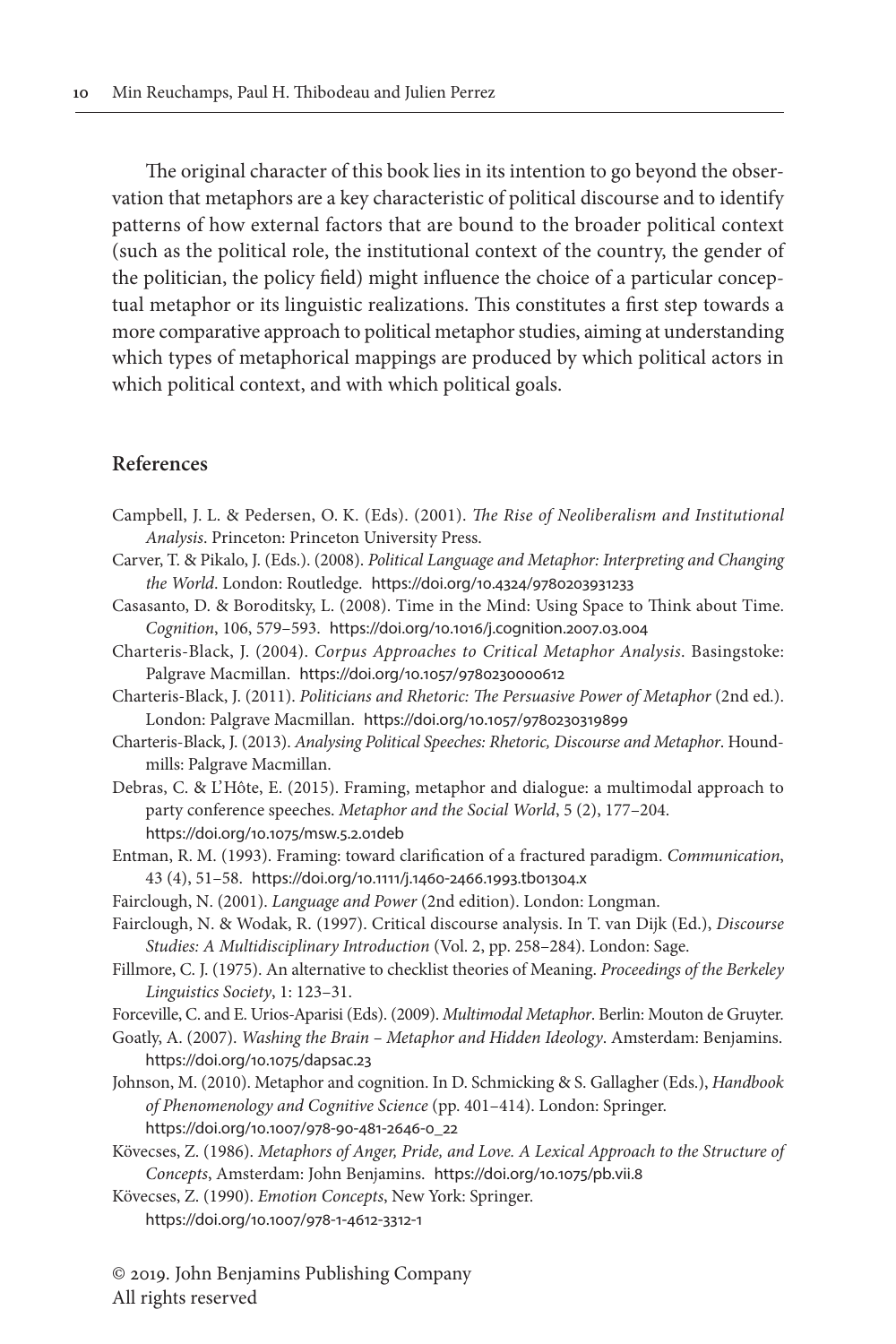- <span id="page-11-18"></span>Kövecses, Z. (1995). Anger: Its language, conceptualization, and physiology in the light of cross-cultural evidence, in J. R. Taylor and R. E. MacLaury (Eds), *Language and the Cognitive Construal of the World*, 181–96, Berlin: de Gruyter. <https://doi.org/10.1515/9783110809305.181>
- <span id="page-11-19"></span>Kövecses, Z. (2000). *Metaphor and Emotion: Language, Culture, and Body in Human Feeling*, Cambridge and New York: Cambridge University Press.
- Kövecses, Z. (2010). *Metaphor: A Practical Introduction* (2nd ed.). Oxford: Oxford University Press.
- <span id="page-11-15"></span><span id="page-11-8"></span>Koller, V. (2009). Missions and empires: Religious and political metaphors in corporate discourse. In A. Musolff & J. Zinken (Eds), *Metaphor and Discourse* (pp. 116–134). Houndmills: Palgrave Macmillan. [https://doi.org/10.1057/9780230594647\\_8](https://doi.org/10.1057/9780230594647_8)
- <span id="page-11-17"></span>Krennmayr, T., Bowdle, B. F., Mulder, G. & Steen, G. J. (2014). Economic competition is like auto racing: Building metaphorical schemas when reading text. *Metaphor and the Social World*, 4 (1), 65–89. <https://doi.org/10.1075/msw.4.1.04kre>.
- <span id="page-11-9"></span>Lakoff, G. (1996). *Moral Politics: How Liberals and Conservatives Think*. Chicago: University of Chicago Press.
- <span id="page-11-11"></span>Lakoff, G. (2004). *Don't Think of an Elephant: Know your Values and Frame the Debate*. White River Junction: Chelsea Green Publishing Company.
- Lakoff, G. & Johnson, M. (1980). *Metaphors We Live By*. Chicago: University of Chicago Press.
- <span id="page-11-12"></span><span id="page-11-7"></span>L'Hôte, E. (2012). « Breaking up Britain »? Métaphores et discours sur la dévolution au Royaume-Uni. In J. Perrez & M. Reuchamps (Eds.), *Les relations communautaires en Belgique : Approches politiques et linguistiques* (pp. 161–189). Louvain-la-Neuve: Academia-L'Harmattan.
- <span id="page-11-10"></span>Musolff, A. (2004). *Metaphor and Political Discourse. Analogical Reasoning in Debates about Europe*. London: Palgrave Macmillan. <https://doi.org/10.1057/9780230504516>
- <span id="page-11-1"></span>Musolff, A. (2016). *Political Metaphor Analysis: Discourse and Scenarios*. London: Bloomsbury Academic.
- <span id="page-11-5"></span>Panizza, F. & Miorelli, R. (2013). Taking discourse seriously: Discursive institutionalism and post-structuralist discourse theory. *Political Studies*, 61, 301–318. <https://doi.org/10.1111/j.1467-9248.2012.00967.x>
- <span id="page-11-13"></span>Perrez, J. & Reuchamps, M. (2014). Deliberate metaphors in political discourse: the case of citizen discourse. *Metaphorik.de*, 25, 7–41.
- <span id="page-11-16"></span>Perrez, J. & Reuchamps, M. (2015a). Special issue on the political impact of metaphors. *Metaphor and the Social World*, 5 (2), 165–176. <https://doi.org/10.1075/msw.5.2.00int>
- <span id="page-11-14"></span>Perrez, J. & Reuchamps, M. (2015b). A crazy machine or a strong "living apart together" relationship? The role of metaphors in citizens' perception of Belgian federalism. *Mots. Les langages du politique* (109), 125–145.
- <span id="page-11-4"></span>Schmidt, V. A. (2008). Discursive Institutionalism: The Explanatory Power of Ideas and Discourse. *Annual Review of Political Science*, 11 (1), 303–326. <https://doi.org/10.1146/annurev.polisci.11.060606.135342>
- <span id="page-11-6"></span>Schmidt, V. A. (2009) Putting the Political Back into Political Economy by Bringing the State Back in Yet Again. *World Politics*, 61 (3), 516–46. <https://doi.org/10.1017/S0043887109000173>
- Taylor, J. R. (1995), *Linguistic Categorization*. Oxford: Oxford University Press.
- <span id="page-11-2"></span><span id="page-11-0"></span>Twardzisz, P. (2013), *The Language of Interstate Relations: In Search of Personification*. Basingstoke: Palgrave Macmillan. <https://doi.org/10.1057/9781137332707>
- <span id="page-11-3"></span>Wodak, R., de Cillia, R., Reisigl, M. & Liebhart, K. (2009). *The Discursive Construction of National Identities* (2nd ed.). Edinburgh: Edinburgh University Press.